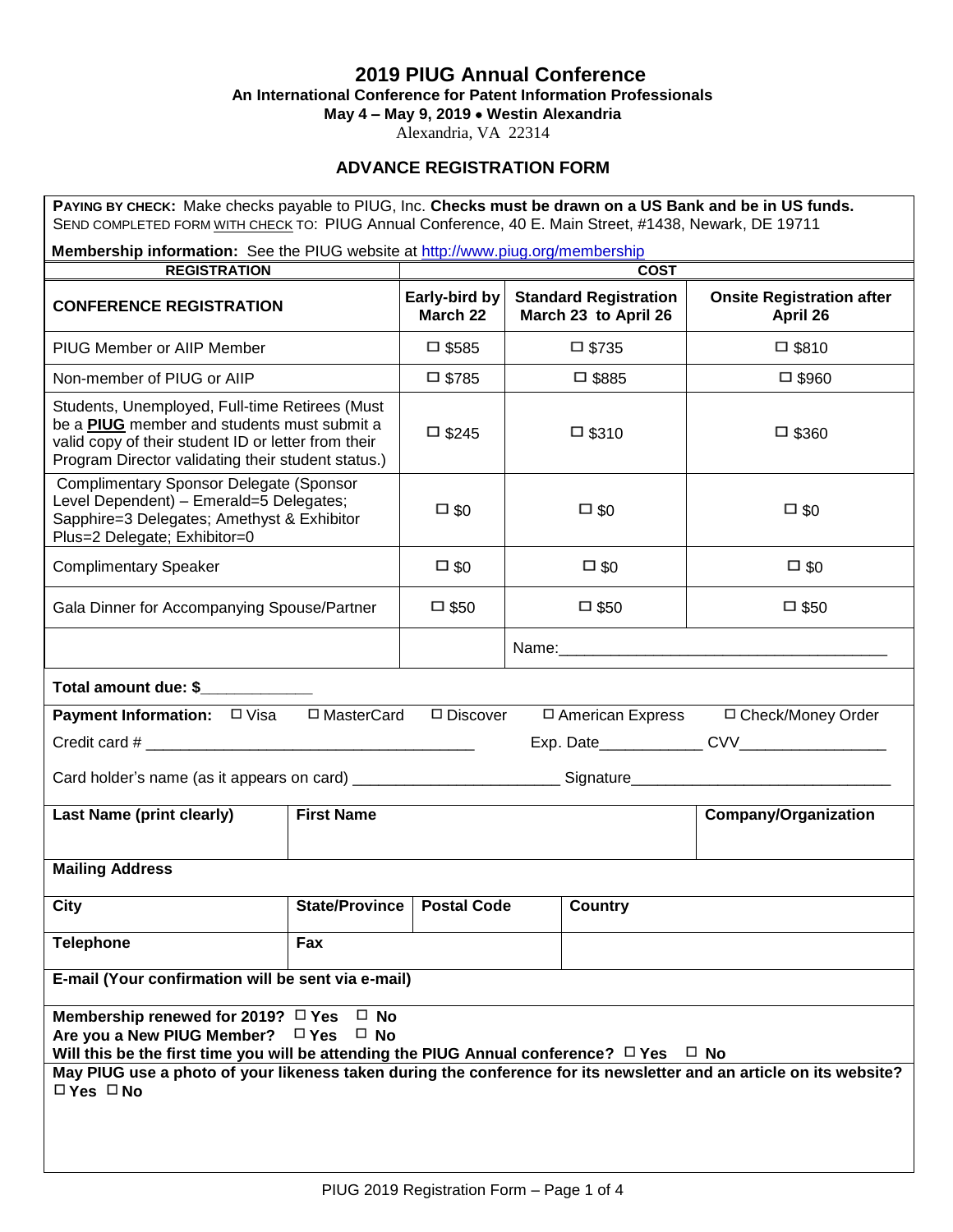### **Meeting Title/Role (Check all that apply)**

 $\Box$  Speaker  $\Box$  Sponsor/ Exhibitor  $\Box$  Meeting Volunteer  $\Box$  Board Member

**Speaker or Sponsor – Please provide Cell Phone Number: \_\_\_\_\_\_\_\_\_\_\_\_\_\_\_\_\_\_\_\_\_\_\_\_\_\_\_\_\_\_\_**

**All Attendees - Please provide an Emergency Contact Name & Number below:**

| PROGRAM EVENTS (Included in main registration fee for all meeting registrants)               |  |                           | <b>Plan to Attend</b> |  |  |
|----------------------------------------------------------------------------------------------|--|---------------------------|-----------------------|--|--|
| PIUG Business Meeting, Sunday, May $5th$ , 4:00 p.m. $-5:30$ p.m.                            |  |                           | $\Box$ No             |  |  |
| First Time Attendee Welcome & Orientation, Sunday, May 5 <sup>th</sup> , 6:30 p.m.-7:30 p.m. |  |                           | $\Box$ No             |  |  |
| Welcome Reception, Sunday, May 5 <sup>th</sup> , 7:30 p.m. - 9:30 p.m.                       |  |                           | $\Box$ No             |  |  |
| Gala Dinner, Monday, May $6th$ , 7:00 p.m. $-10:00$ p.m.                                     |  |                           | $\Box$ No             |  |  |
| Meal Requirements? If yes, please circle.<br>Vegetarian/Vegan                                |  | <b>Kosher/Gluten Free</b> |                       |  |  |
| Other meal requirements:                                                                     |  |                           |                       |  |  |

**\_\_\_\_\_\_\_\_\_\_\_\_\_\_\_\_\_\_\_\_\_\_\_\_\_\_\_\_\_\_\_\_\_\_\_\_\_\_\_\_\_\_\_\_\_\_\_\_\_\_\_\_\_\_\_\_\_\_\_\_\_\_\_\_\_\_\_\_\_\_\_\_\_\_\_\_\_\_\_\_\_\_\_\_\_\_\_\_\_\_\_\_\_\_\_\_\_\_**

Wheelchair Access Required?  $\Box$  If yes, please check

If you have special needs and require accommodation to fully participate, please email a description of your requirements to [events@piug.org](mailto:events@piug.org) by April 19<sup>th</sup>, 2019.

### **REGISTRATION INFORMATION**

## **Registration Deadlines**

,

| January 28, 2019      | <b>Registration opens</b>                                     |
|-----------------------|---------------------------------------------------------------|
| March 22, 2019        | <b>Early Bird Deadline</b>                                    |
| Before March 23, 2019 | Refund of registration fee less 10%                           |
|                       | March 23 - April 26, 2019 Refund of registration fee less 50% |
| After April 26, 2019  | No refund will be provided                                    |
| April 27, 2019        | Beginning of Onsite Registration Rates                        |

### **Early Bird Deadline**

The deadline for early bird registration is 11:59 pm EST on March 22, 2019. Registration forms must be postmarked by that date to qualify for the early bird rate. Web registrations must be entered by 11:59 pm EST on March  $22^{nd}$  to qualify.

### **Substitutions, Cancellations and Refunds**

If cancellation is received in writing by 11:59 pm EST on March  $22<sup>nd</sup>$ , a refund of 90% of the registration fee will be provided. From March 23<sup>rd</sup> until April 26<sup>th</sup>, the refund will only be 50%. No refunds will be provided after April 26<sup>th</sup>. All cancellations must be sent in writing to [treasurer@piug.org](mailto:treasurer@piug.org) by email or by fax at (302) 660-3276. If you wish to substitute a name for a paid registration, the request must be sent to [treasurer@piug.org](mailto:treasurer@piug.org) by 11:59 pm EST on May 3<sup>rd</sup>. Substitutions received by this date will be honored without penalty. No substitutions will be permitted after this date.

### **On-site Registrations**

On-site registrations will be available at no additional fee above the registration fee indicated above for on-site registration. However, you should contact [treasurer@piug.org](mailto:treasurer@piug.org) to determine if space is still available prior to making your travel plans.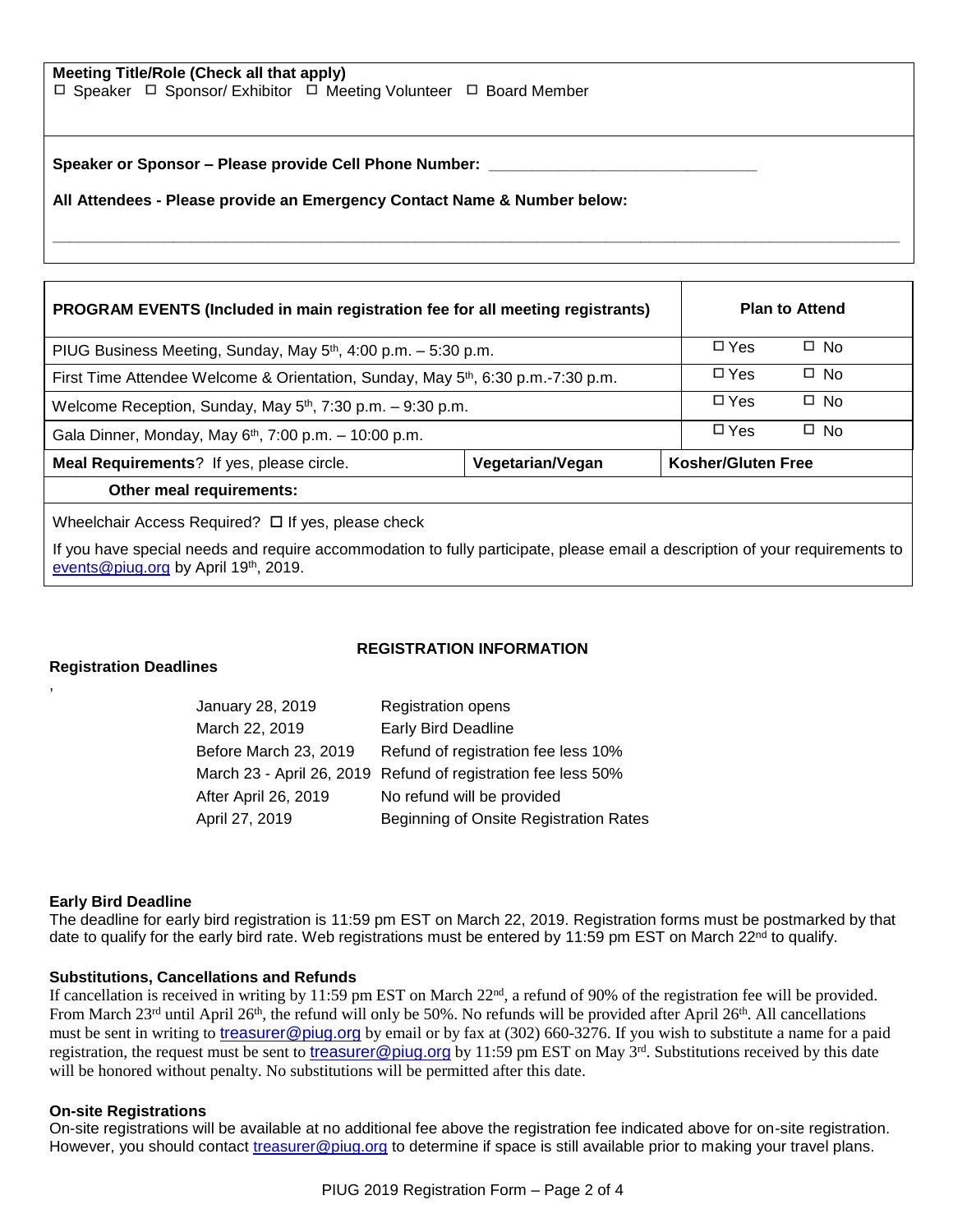## **Special Needs**

If you have special needs and require accommodation to fully participate, please e-mail a description of your requirements by April 26<sup>th</sup>, 2019 to [events@piug.org.](mailto:events@piug.org)